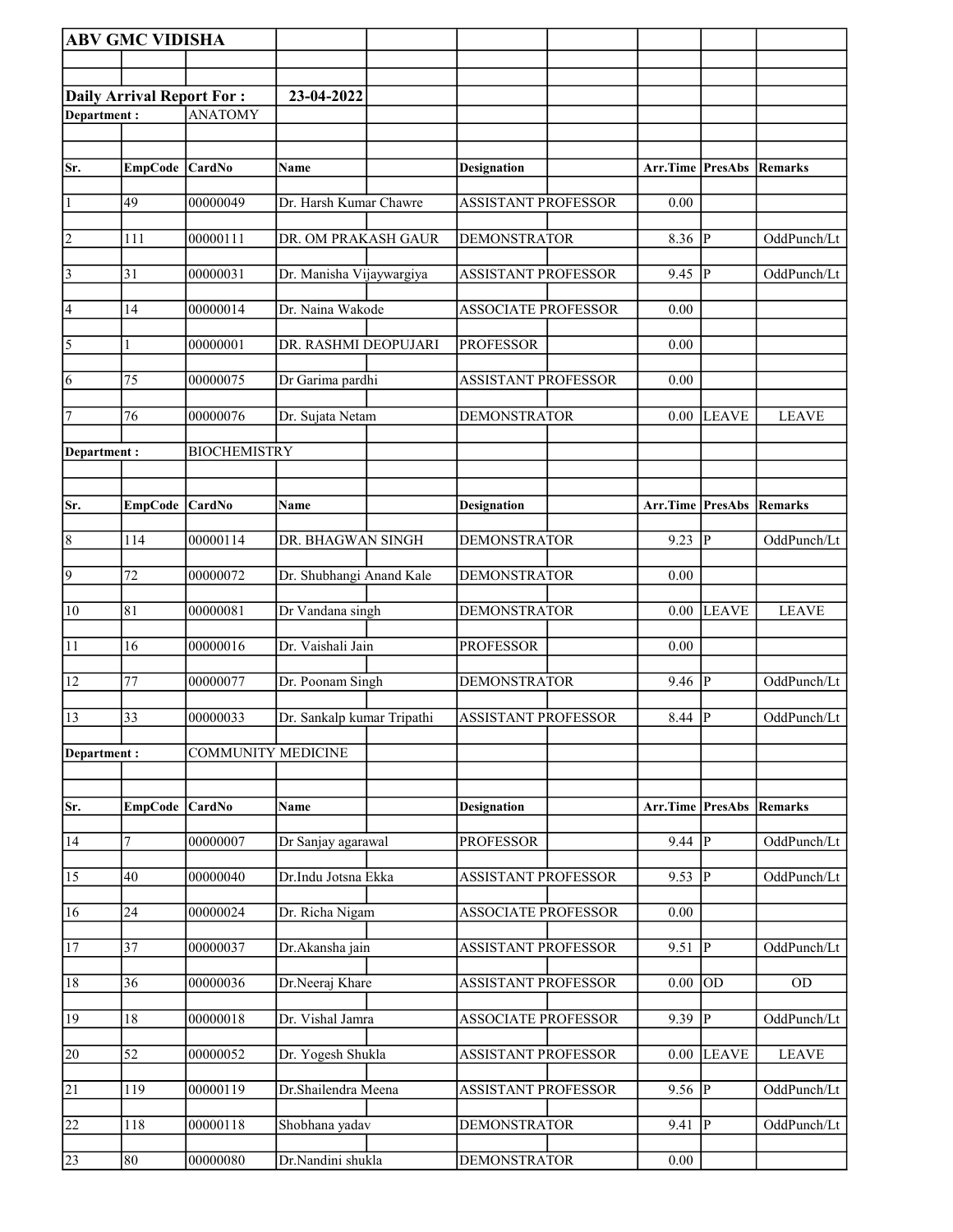| $\overline{24}$ | 82             | 00000082                 | Dr. Ashish Upaddhyay        | <b>DEMONSTRATOR</b>        | 9.15                            | lР           | OddPunch/Lt  |
|-----------------|----------------|--------------------------|-----------------------------|----------------------------|---------------------------------|--------------|--------------|
| 25              | 113            | 00000113                 | DR. ANIRUDH                 | <b>DEMONSTRATOR</b>        | 9.49                            | P            | OddPunch/Lt  |
| Department:     |                | <b>DEAN</b>              |                             |                            |                                 |              |              |
|                 |                |                          |                             |                            |                                 |              |              |
| Sr.             | <b>EmpCode</b> | CardNo                   | Name                        | <b>Designation</b>         | Arr.Time                        | PresAbs      | Remarks      |
| 26              | 97             | 00000097                 | DR. Sunil Nandeshwar        | <b>DEAN</b>                | 0.00                            | lod          | <b>OD</b>    |
|                 |                |                          |                             |                            |                                 |              |              |
| Department :    |                | <b>FORANSIC MEDICINE</b> |                             |                            |                                 |              |              |
| Sr.             | EmpCode CardNo |                          | Name                        | <b>Designation</b>         | <b>Arr.Time PresAbs Remarks</b> |              |              |
|                 |                |                          |                             |                            |                                 |              |              |
| 27              | 126            | 00000126                 | Dr. Vivek kumar Chouksey    | <b>ASSISTANT PROFESSOR</b> | 0.00                            |              |              |
| 28              | 112            | 00000112                 | DR. POOJA TIWARI            | <b>DEMONSTRATOR</b>        | 9.24                            | p            | OddPunch/Lt  |
| 29              | 54             | 00000054                 | Dr.Manish Nigam             | <b>PROFESSOR</b>           | 9.58                            | IР           | OddPunch/Lt  |
| 30              | 85             | 00000085                 | Dr. Sharad Dohare           | <b>DEMONSTRATOR</b>        | 9.52                            | P            | OddPunch/Lt  |
| 31              | 35             | 00000035                 | Dr. Narendra singh patel    | <b>ASSOCIATE PROFESSOR</b> | 9.41                            | lР           | OddPunch/Lt  |
| Department :    |                | MICROBIOLOGY             |                             |                            |                                 |              |              |
|                 |                |                          |                             |                            |                                 |              |              |
| Sr.             | <b>EmpCode</b> | $\vert$ CardNo           | Name                        | <b>Designation</b>         | Arr.Time                        | PresAbs      | Remarks      |
| 32              | 125            | 00000125                 | DR.Himanshi Bansal          | <b>ASSISTANT PROFESSOR</b> | 9.33                            | lР           | OddPunch/Lt  |
| 33              | $\overline{4}$ | 00000004                 | Dr Avinash laghave          | <b>PROFESSOR</b>           | 0.00                            | <b>LEAVE</b> | <b>LEAVE</b> |
| 34              | 106            | 00000106                 | Dr.Aarti Jain               | <b>ASSOCIATE PROFESSOR</b> | 0.00                            |              |              |
| 35              | 110            | 00000110                 | DR, RAGINI DANGI            | <b>DEMONSTRATOR</b>        | 9.47                            | IP.          | OddPunch/Lt  |
| $\overline{36}$ | 88             | 00000088                 | Dr. Sanjay Singh            | <b>ASSISTANT PROFESSOR</b> | $9.19$ P                        |              | OddPunch/Lt  |
| $\overline{37}$ | 79             | 00000079                 | Dr.Prashant kumar bhakoriya | <b>DEMONSTRATOR</b>        | 9.52                            | P            | OddPunch/Lt  |
| Department:     |                | <b>PATHOLOGY</b>         |                             |                            |                                 |              |              |
|                 |                |                          |                             |                            |                                 |              |              |
| Sr.             | <b>EmpCode</b> | CardNo                   | Name                        | <b>Designation</b>         | Arr.Time PresAbs Remarks        |              |              |
| 38              | 84             | 00000084                 | Dr. Sunil Nagar             | DEMONSTRATOR               | $9.52 \overline{P}$             |              | OddPunch/Lt  |
| 39              | 83             | 00000083                 | Dr.Fuzail Ahmad             | <b>DEMONSTRATOR</b>        | 0.00                            |              |              |
| 40              | 51             | 00000051                 | Dr. Lal Pranay singh        | <b>ASSISTANT PROFESSOR</b> | 0.00                            |              |              |
| 41              | 6              | 00000006                 | Dr Gopal krishna sawke      | <b>PROFESSOR</b>           | 0.00                            |              |              |
| 42              | 128            | 00000128                 | DR.PREETI MANDLOI           | ASSISTANT PROFESSOR        | $0.00\,$                        | <b>LEAVE</b> | <b>LEAVE</b> |
| 43              | 17             | 00000017                 | Dr. Tina Rai                | <b>ASSOCIATE PROFESSOR</b> | 0.00                            |              |              |
| 44              | 48             | 00000048                 | Dr.Pratibha Meena           | <b>ASSISTANT PROFESSOR</b> | 0.00                            |              |              |
| $ 45\rangle$    | 78             | 00000078                 | Dr. Rajnikant ahirwar       | <b>DEMONSTRATOR</b>        | $9.37$ P                        |              | OddPunch/Lt  |
|                 |                |                          |                             |                            |                                 |              |              |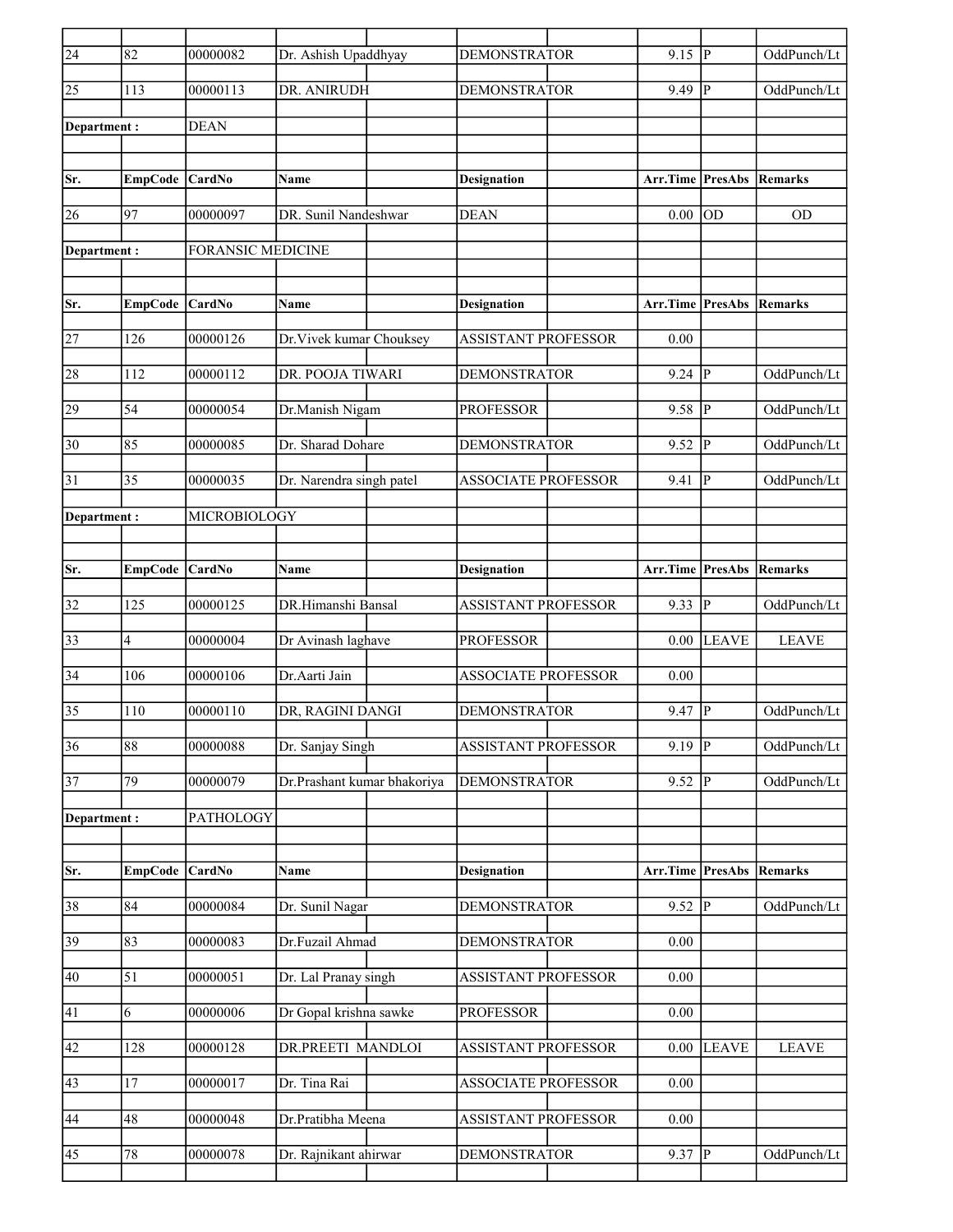| <b>EmpCode</b> |                                                     | <b>Name</b>                                                              | <b>Designation</b>                                                                            |                                                                                                                                                                |                              | <b>Remarks</b>                                                               |
|----------------|-----------------------------------------------------|--------------------------------------------------------------------------|-----------------------------------------------------------------------------------------------|----------------------------------------------------------------------------------------------------------------------------------------------------------------|------------------------------|------------------------------------------------------------------------------|
|                |                                                     |                                                                          |                                                                                               |                                                                                                                                                                |                              |                                                                              |
| 74             | 00000074                                            | Dr. Raina Jain                                                           | <b>ASSISTANT PROFESSOR</b>                                                                    | 9.51                                                                                                                                                           | P                            | OddPunch/Lt                                                                  |
|                |                                                     |                                                                          |                                                                                               |                                                                                                                                                                |                              | OddPunch/Lt                                                                  |
|                |                                                     |                                                                          |                                                                                               |                                                                                                                                                                |                              |                                                                              |
| 22             | 00000022                                            | Dr Akhilesh kumar                                                        | <b>PROFESSOR</b>                                                                              | 7.43                                                                                                                                                           | IР                           | Erl                                                                          |
|                |                                                     |                                                                          |                                                                                               |                                                                                                                                                                |                              |                                                                              |
|                |                                                     |                                                                          |                                                                                               |                                                                                                                                                                |                              |                                                                              |
|                |                                                     | Name                                                                     | <b>Designation</b>                                                                            |                                                                                                                                                                |                              | Remarks                                                                      |
|                |                                                     |                                                                          |                                                                                               |                                                                                                                                                                |                              |                                                                              |
|                |                                                     |                                                                          |                                                                                               |                                                                                                                                                                |                              |                                                                              |
| 8              | 00000008                                            | Dr Suman rai                                                             | <b>PROFESSOR</b>                                                                              | 9.12                                                                                                                                                           |                              | OddPunch/Lt                                                                  |
|                |                                                     |                                                                          |                                                                                               |                                                                                                                                                                |                              |                                                                              |
| 115            | 00000115                                            |                                                                          | <b>DEMONSTRATOR</b>                                                                           | 9.43                                                                                                                                                           | P                            | OddPunch/Lt                                                                  |
| 71             | 00000071                                            | Dr. Parul Sharma                                                         | <b>DEMONSTRATOR</b>                                                                           | 9.56                                                                                                                                                           |                              | OddPunch/Lt                                                                  |
| 15             | 00000015                                            | Dr. Mona Kharbanda                                                       | <b>ASSOCIATE PROFESSOR</b>                                                                    | 9.37                                                                                                                                                           | IР                           | OddPunch/Lt                                                                  |
|                |                                                     |                                                                          |                                                                                               |                                                                                                                                                                |                              |                                                                              |
|                |                                                     |                                                                          |                                                                                               |                                                                                                                                                                |                              | OddPunch/Lt                                                                  |
|                |                                                     |                                                                          |                                                                                               |                                                                                                                                                                |                              | Lt/Erl                                                                       |
|                | Department:<br>73<br>Department:<br>32<br>70<br>108 | CardNo<br>00000073<br>EmpCode CardNo<br>00000032<br>00000070<br>00000108 | PHARAMCOLOGY<br>Dr. Sudhir Kumar Jain<br>PHYSIOLOGY<br>Dr.Brajesh sharma<br>Dr.Geeta Shammani | <b>ASSISTANT PROFESSOR</b><br><b>ASSISTANT PROFESSOR</b><br>Dr. SOBHARAN MEENA<br>Dr. Pankaj Kumar Sharma<br><b>DEMONSTRATOR</b><br><b>ASSISTANT PROFESSOR</b> | 9.52<br>0.00<br>9.56<br>9.43 | <b>Arr.Time PresAbs</b><br> P<br>Arr.Time PresAbs<br> p <br> P <br> p <br> P |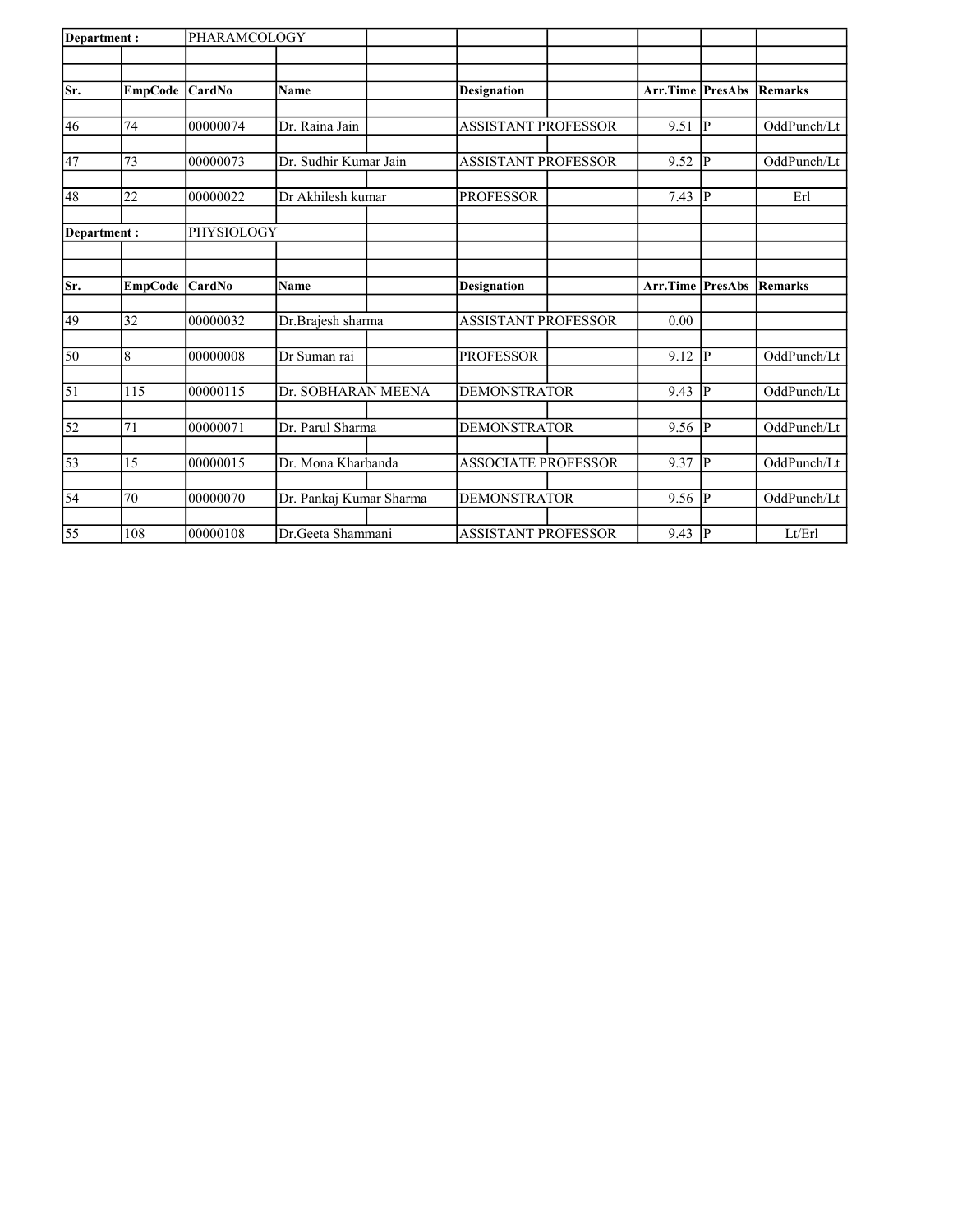| <b>ABV GMC VIDISHA</b>           |                |                    |                                           |                            |                                 |              |                |
|----------------------------------|----------------|--------------------|-------------------------------------------|----------------------------|---------------------------------|--------------|----------------|
|                                  |                |                    |                                           |                            |                                 |              |                |
| <b>Daily Arrival Report For:</b> |                |                    | 23-04-2022                                |                            |                                 |              |                |
| Department:                      |                | <b>ANESTHESIA</b>  |                                           |                            |                                 |              |                |
|                                  |                |                    |                                           |                            |                                 |              |                |
| Sr.                              | EmpCode CardNo |                    | Name                                      | <b>Designation</b>         | <b>Arr.Time PresAbs Remarks</b> |              |                |
| 1                                | 59             | 00000059           | Dr.Chandrakant                            | <b>ASSISTANT PROFESSOR</b> | $9.06$ P                        |              | OddPunch/Lt    |
| $ 2\rangle$                      | 58             | 00000058           | Dr.Sevras Hingwe                          | <b>ASSISTANT PROFESSOR</b> | 9.03   P                        |              | OddPunch/Lt    |
| $\vert 3 \vert$                  | 57             | 00000057           | Dr. Vinyak Gour                           | <b>ASSOCIATE PROFESSOR</b> | $8.54$ P                        |              | OddPunch/Lt    |
| 4                                | 127            | 00000127           | DR.JYOTI RAGHUWANSHI                      | <b>ASSISTANT PROFESSOR</b> | 9.13                            | P            | OddPunch/Lt    |
| Department :                     |                | <b>DEAN OFFICE</b> |                                           |                            |                                 |              |                |
| Sr.                              | EmpCode CardNo |                    | Name                                      | <b>Designation</b>         | Arr.Time PresAbs                |              | Remarks        |
| $\vert 5 \vert$                  | 101            | 00000101           | <b>Bhim Singh Parmar</b>                  | <b>ADMIN</b>               | $8.50$ P                        |              | OddPunch/Lt    |
| 6                                | 104            | 00000104           | Mukesh Kumar                              | <b>ADMIN</b>               | 9.49                            | P            | OddPunch/Lt    |
| 7                                | 102            | 00000102           | Amit Singh Parihar                        | ADMIN                      | 0.00                            |              |                |
| $\sqrt{8}$                       | 103            | 00000103           | Namrata Jogdand                           | <b>ADMIN</b>               | $9.54$ $\overline{P}$           |              | OddPunch/Lt    |
| Department :                     |                | <b>DENTISTRY</b>   |                                           |                            |                                 |              |                |
| Sr.                              | EmpCode CardNo |                    | Name                                      | <b>Designation</b>         | Arr.Time PresAbs                |              | <b>Remarks</b> |
| 15                               | 64             | 00000064           | Dr.Rishi Thukral                          | <b>ASSOCIATE PROFESSOR</b> | 0.00                            | <b>LEAVE</b> | <b>LEAVE</b>   |
| 16                               | 131            | 00000131           | DR. HEERALAL CHOKOTIY ASSISTANT PROFESSOR |                            | 0.00                            |              |                |
| 17                               | 116            | 00000116           | Dr.Bharat jayant sumbh                    | <b>PROFESSOR</b>           | $0.00\,$                        |              |                |
| Department:                      |                | DERMATOLOGY        |                                           |                            |                                 |              |                |
| Sr.                              | <b>EmpCode</b> | <b>CardNo</b>      | Name                                      | Designation                | <b>Arr.Time PresAbs</b>         |              | <b>Remarks</b> |
|                                  |                |                    |                                           |                            |                                 |              |                |
| 18                               | 100            | 00000100           | Dr.sourabh jain                           | <b>ASSOCIATE PROFESSOR</b> | $7.10$ P                        |              | Erl            |
| Department:                      |                | E.N.T.             |                                           |                            |                                 |              |                |
|                                  |                |                    |                                           |                            |                                 |              |                |
| Sr.                              | EmpCode CardNo |                    | Name                                      | <b>Designation</b>         | Arr.Time PresAbs                |              | Remarks        |
| 19                               | 27             | 00000027           | Dr. Shiv Kumar Raghuwanshi                | <b>PROFESSOR</b>           | $9.17$ P                        |              | OddPunch/Lt    |
| 20                               | 56             | 00000056           | Dr. Aditya Gargav                         | ASSOCIATE PROFESSOR        | 0.00                            | <b>LEAVE</b> | <b>LEAVE</b>   |
| Department :                     |                | <b>MEDICINE</b>    |                                           |                            |                                 |              |                |
| Sr.                              | EmpCode        | <b>CardNo</b>      | Name                                      | <b>Designation</b>         | Arr.Time PresAbs                |              | Remarks        |
| 21                               | 129            | 00000129           | Dr. Mahendra pratap Singh                 | <b>ASSISTANT PROFESSOR</b> | $9.40$ P                        |              | Lt/Erl         |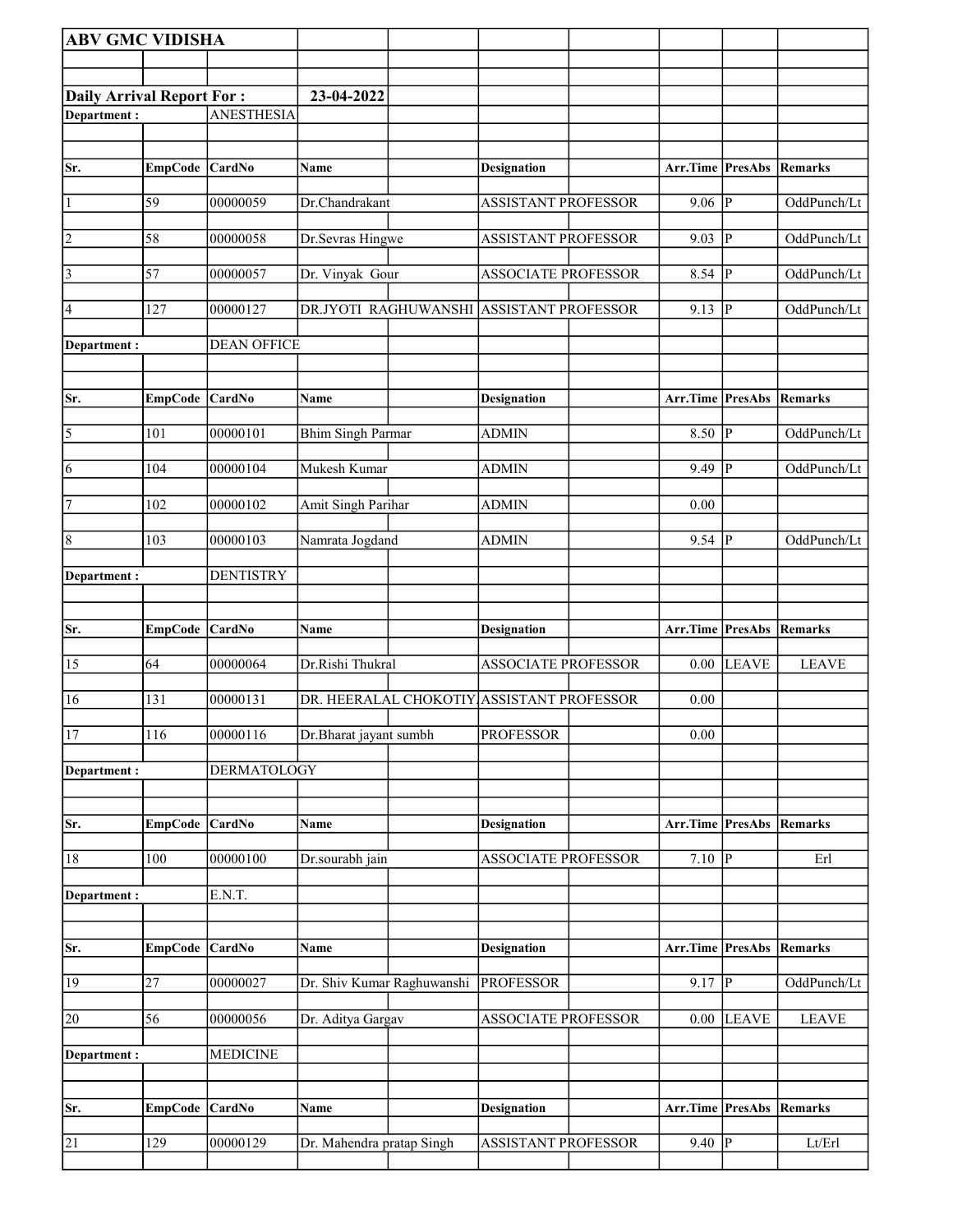| 22              | 50              | 00000050                 | Dr.vinod Dangi                          | ASSISTANT PROFESSOR        | $9.47$ P                        |                         | OddPunch/Lt    |
|-----------------|-----------------|--------------------------|-----------------------------------------|----------------------------|---------------------------------|-------------------------|----------------|
| 23              | 12              | 00000012                 | Dr Preshant shrivastava                 | <b>PROFESSOR</b>           | $9.46 \vert P$                  |                         | OddPunch/Lt    |
| 24              | 23              | 00000023                 | Dr. Arvind Chouhan                      | <b>ASSOCIATE PROFESSOR</b> | 0.00                            |                         |                |
| 25              | $\overline{30}$ | 00000030                 | Dr. Sandeep Aharwar                     | <b>ASSOCIATE PROFESSOR</b> | 9.51                            | P                       | OddPunch/Lt    |
| Department :    |                 | <b>OBST. &amp; GYNEE</b> |                                         |                            |                                 |                         |                |
|                 |                 |                          |                                         |                            |                                 |                         |                |
| Sr.             | <b>EmpCode</b>  | <b>CardNo</b>            | Name                                    | <b>Designation</b>         | <b>Arr.Time PresAbs Remarks</b> |                         |                |
| 26              | 96              | 00000096                 | DR. Sudha Chourasia                     | <b>PROFESSOR</b>           | $9.55$ P                        |                         | OddPunch/Lt    |
| 27              | 41              | 00000041                 | Dr.Aarti sharma                         | <b>ASSOCIATE PROFESSOR</b> | 0.00                            |                         |                |
| 28              | 42              | 00000042                 | Dr. Mridula singh                       | <b>ASSISTANT PROFESSOR</b> |                                 | $0.00$ LEAVE            | <b>LEAVE</b>   |
| Department :    |                 | OPHTHALMOLOGY            |                                         |                            |                                 |                         |                |
|                 |                 |                          |                                         |                            |                                 |                         |                |
| Sr.             | EmpCode CardNo  |                          | Name                                    | <b>Designation</b>         | Arr.Time PresAbs                |                         | Remarks        |
| 29              | 120             | 00000120                 | Dr.Shivcharan Lal Chadravansh PROFESSOR |                            | 9.48                            | P                       | OddPunch/Lt    |
| $ 30\rangle$    | 121             | 00000121                 | Dr.Nikhila Yadav                        | <b>ASSISTANT PROFESSOR</b> | $9.20$ P                        |                         | OddPunch/Lt    |
| 31              | 46              | 00000046                 | Dr. Sapna Raghuwanshi                   | <b>ASSOCIATE PROFESSOR</b> | 0.00                            | <b>LEAVE</b>            | <b>LEAVE</b>   |
| Department:     |                 | <b>ORTHOPEDICS</b>       |                                         |                            |                                 |                         |                |
|                 |                 |                          |                                         |                            |                                 |                         |                |
| Sr.             | <b>EmpCode</b>  | <b>CardNo</b>            | Name                                    | <b>Designation</b>         | <b>Arr.Time PresAbs</b>         |                         | <b>Remarks</b> |
| 32              | 123             | 00000123                 | Dr. Vipin kumar Mishraa                 | <b>ASSISTANT PROFESSOR</b> |                                 | $0.00$ LEAVE            | <b>LEAVE</b>   |
| 33              | 10              | 00000010                 | Dr Atul varshney                        | <b>PROFESSOR</b>           |                                 | $0.00$ LEAVE            | <b>LEAVE</b>   |
| $\overline{34}$ | 124             | 00000124                 | Dr.Sunil Kirar                          | <b>ASSISTANT PROFESSOR</b> | $8.14$ P                        |                         | OddPunch       |
| $\overline{35}$ | $\overline{55}$ | 00000055                 | Dr. Sanjay Upadhya                      | <b>ASSOCIATE PROFESSOR</b> | $8.13$ P                        |                         | OddPunch       |
| 36              | 20              | 00000020                 | Dr. Sanat Singh                         | <b>ASSOCIATE PROFESSOR</b> | 0.00                            | <b>LEAVE</b>            | <b>LEAVE</b>   |
| Department:     |                 | <b>PEADITRICS</b>        |                                         |                            |                                 |                         |                |
|                 |                 |                          |                                         |                            |                                 |                         |                |
| Sr.             | <b>EmpCode</b>  | CardNo                   | Name                                    | <b>Designation</b>         | <b>Arr.Time PresAbs</b>         |                         | <b>Remarks</b> |
| $\overline{37}$ | 61              | 00000061                 | Dr.Deepak K. Uikey                      | <b>ASSOCIATE PROFESSOR</b> |                                 | $\overline{0.00}$ LEAVE | <b>LEAVE</b>   |
| 38              | 9               | 00000009                 | Dr Neeti agarawal                       | <b>PROFESSOR</b>           | $9.29$ P                        |                         | OddPunch/Lt    |
| 39              | 19              | 00000019                 | Dr. D Sharad Gedam                      | <b>ASSOCIATE PROFESSOR</b> | $9.56 \vert P$                  |                         | OddPunch/Lt    |
| 40              | 60              | 00000060                 | Dr.Shiv R.k. Dubey                      | <b>ASSISTANT PROFESSOR</b> | 0.00                            |                         |                |
| 41              | 44              | 00000044                 | Dr. Priya Gogia                         | <b>ASSISTANT PROFESSOR</b> | 0.00                            |                         |                |
|                 |                 |                          |                                         |                            |                                 |                         |                |
| Department:     |                 | <b>PSYCHIATRY</b>        |                                         |                            |                                 |                         |                |
|                 |                 |                          |                                         |                            |                                 |                         |                |